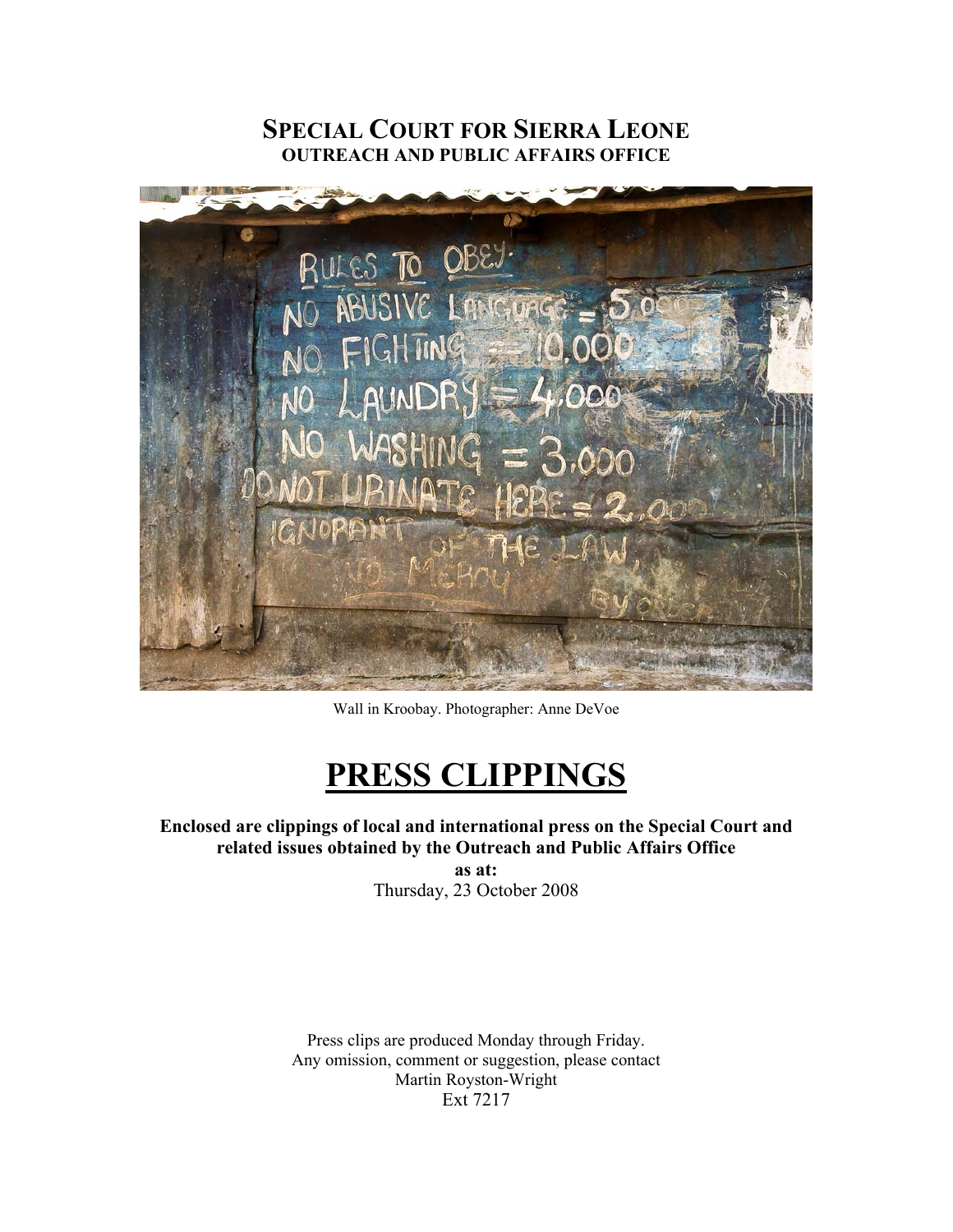| <b>International News</b>                                                 |           |
|---------------------------------------------------------------------------|-----------|
| Former Girl Rebel Tells Ordeal <i>/ BBC World Service Trust</i>           | Page 3    |
| Report from The Hague / BBC World Service Trust                           | Pages 4-5 |
| Taylor's Trial: Prosecution, Defense Argument Delays Session / Star Radio | Page 6    |
| UNMIL Public Information Office Complete Media Summaries / UNMIL          | Pages 7-9 |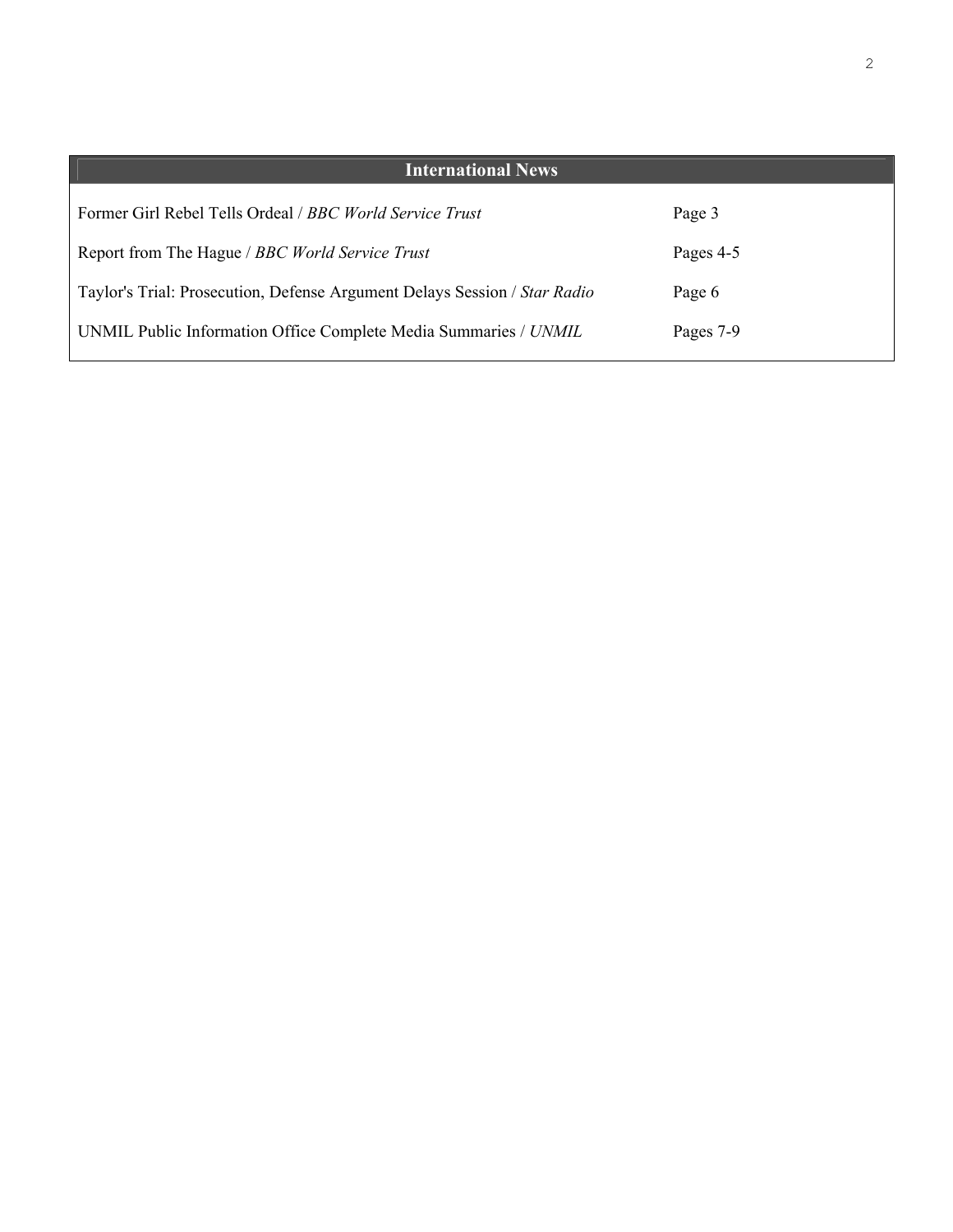# BBC World Service Trust

Wednesday, 22 October 2008

#### **Former girl rebel tells ordeal**

#### By Mariama Khai Fornah in The Hague

A former member of the Smalls Girl Unit of the rebel Revolutionary United Front (RUF) has testified in the trial of former Liberian president Charles Taylor on how civilians, among them children, were trained and used as attendants by rebel commanders.

Edna Bangura told the court that in April 1994 three RUF rebels raped her when she was 10 years old as the rebels attacked the northern town of Masingbi, in Tonkolili District. The 66th prosecution witness said her primary school was hosting their annual athletics meet when the rebels struck rudely interrupting it.

She said she was raped by the rebels who abandoned her in the bush and was later discovered by the then RUF patrol commander OC Blood who took her along with him. He gave her a very heavy load which she carried walking several days from Masingbi to Buedu in Kailahun District.

Edna said she underwent a 2-week training in a camp around Buedu together with 50 other captives trained by training instructor Monica Pearson whom the witness alleged spoke Liberian English. He explained how she used to carry a gun even though she was very young. "Because I was very small, the gun had a belt and at any time I wanted to use the gun I would just take the gun, put it somewhere higher than my height and then I would go underneath it and put it round me. I would put the gun somewhere that is taller than me and then I would go underneath it and put my head through the belt and then put it round me"

After her training she went on, she was enlisted in the Small Girls Unit (SGU) which together with the Small Boys Unit (SBU) comprised young girls and boys aged between 10 and 13 years, captured and conscripted by the rebels.

Edna said the rebel commanders used the SBUs as security guards who carried guns wherever their bosses went, and the SGUs as house help to the wives of the rebels. She said that life was only "safe" for women and girls in the jungle when they had a rebel they would point to as their "husband". She said women in the jungle without rebel husbands were treated far worse.

Responding to a cross-examination by prosecution lawyer Courtenay Griffiths the witness admitted that there were some errors in her previous interview. She testified in court that three rebels raped her, but she had previously told investigators that four rebels did. She attributed the inconsistency to the fact that she was meeting "such people" for the first time, saying she was not of a 'steady mind".

#### *Courtesy: BBC World Service Trust*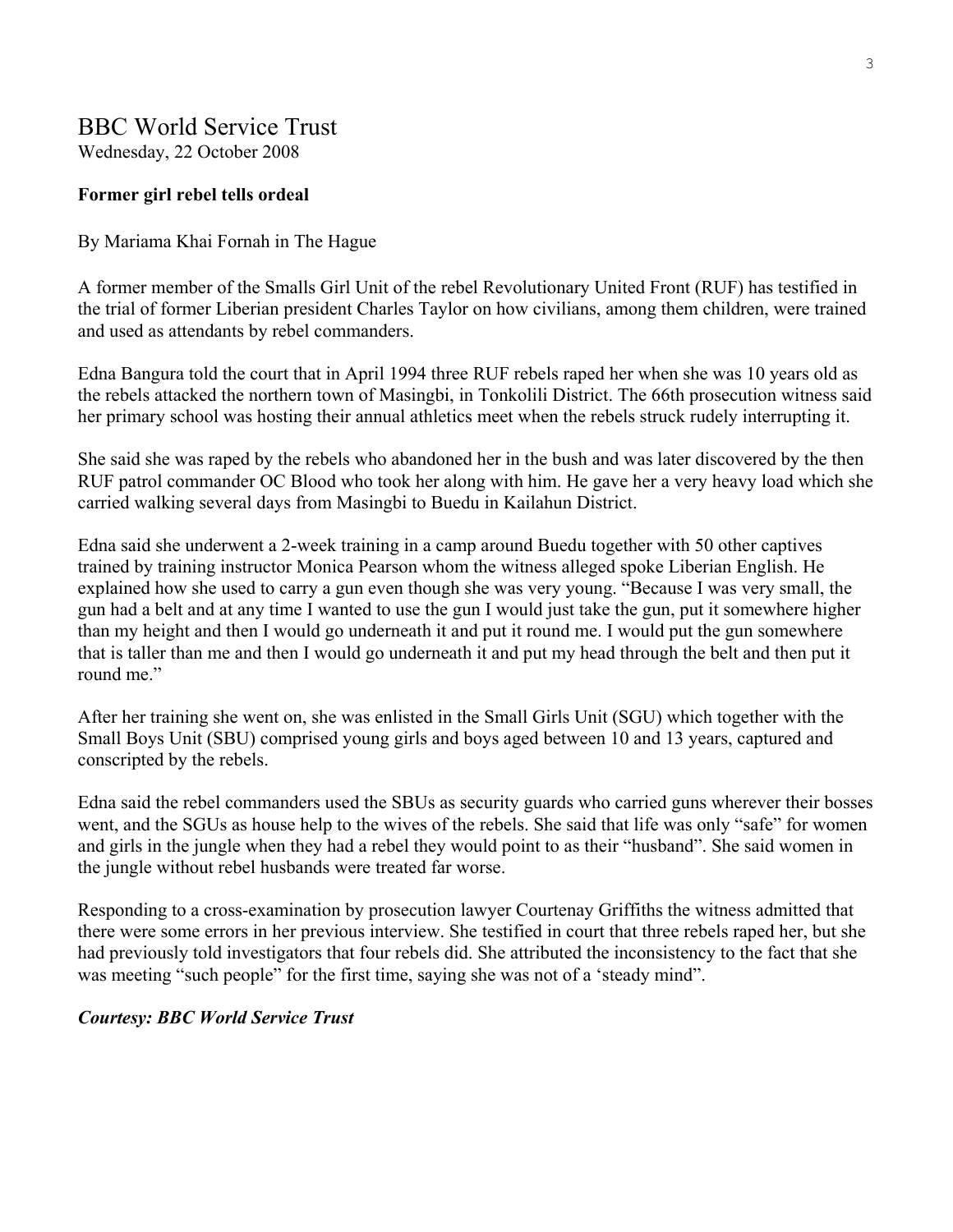# Report from The Hague

Thursday, 23 October 2008

Charles Taylor's Defence team earlier this month accused the Prosecution of the Special Court for Sierra Leone of misusing the money of the Court by bringing witnesses from Africa to testify for just ten minutes or less in the trial of Mr. Taylor. Lead Defence counsel Courtenay Griffiths QC described the transportation of the crime based witnesses to The Hague as waste of resources.

The Chief Prosecutor of the Special Court, Mr. Stephen Rapp has reacted to Mr. Griffith's criticism.

The BBC World Service Trust Mariama Khai Fornah started by asking Mr. Rapp to explain the reasons behind the manner in which the prosecution is presenting its witnesses.

**RAPP**: Well the reason that these witnesses are having to come was because the Defence has demanded their presence. We had proposed at one time to bring as many as 72 witnesses' *testimony* to Court in the form of writing. Many of them have given sworn statements to the horrible experiences of them being victims of rape and amputation and sexual slavery and forced labour and having been child soldiers, and our rules would allow that testimony to come in in writing through a sworn statement. Many of them had actually testified in Freetown in the RUF or AFRC cases. The Defence, however, objected to that. They said "no, we're not going to let that testimony in unless they come to The Hague and unless we have an opportunity to cross-examine them." And the Judges said yes indeed, they do have the right, if they wish, to demand that these people be present. Now understand the reason we were doing them in writing was, one, to save them the hardship of having to travel here and relive these kinds of experiences, and two, the Rules allow it because they're not testifying to seeing Charles Taylor. They're testifying to seeing a rebel, to seeing a person that committed this crime against them, and our Rules say because their testimony doesn't go directly to his acts and conduct, we can do that in writing.

**FORNAH**: Mr. Griffiths also mentioned that if the Prosecution should have met the Defence team and presented concise or strictly relevant witnesses, that these are the witnesses we want to present to the Charles Taylor case, that they should have agreed. But now you are saying they refused.

**RAPP**: Well indeed, they did refuse. I mean we asked early on, we put forth a stipulation of facts in terms of the crimes being committed in these various districts. It was very clear and specific and didn't have any extraneous language in it. But they refused to go along with that. They would barely stipulate to anything – perhaps the dates of Mr. Taylor's tenure in office, the dates of the war in Sierra Leone, the political leadership, a few other issues like that. But beyond that, they wouldn't stipulated that these crimes were committed in Sierra Leone and certainly wouldn't stipulate to them having been committed by RUF forces or AFRC forces. So, we had to present evidence. Then we went to work and got these people's prior statements, struck out all the irrelevant matter, sent it all in, in many cases absolutely no mention of anybody even speaking Liberian English in the presence of these witnesses, so no direct connection to Taylor, and they *still* demanded that these witnesses come. They're saying in public one thing and in Court they're doing another.

**FORNAH**: Mr. Rapp, the Prosecution has prepared a lot of witnesses, but yet the Defence is saying some of these witnesses are not relevant and that they have no [indistinct] in what Mr. Taylor is being accused of. How can you respond?

**RAPP**: Keep in mind, we have to do two things here. We have to prove that Mr. Taylor was connected to the people that committed these crimes, but then we have to prove that those people *did commit* the crimes. We could present the linkage testimony, the Moses Blah, the Zigzah Marzah's, the Varmuyan Sheriff's – all those kind of witnesses. We could show a link but we still have to show that the crime was actually committed. We have to prove that murder and rape and sexual slavery and pillage and the use of child soldiers and amputation and acts of terror and collective punishment were committed in each of these districts of Sierra Leone. If we don't, we lose our case. I mean, I'm not going in there to lose a case. I have to present my evidence. Obviously Mr. Griffiths cares less whether we win our case. I mean, he doesn't want us to win our case. So we have to present our evidence and we have to meet our burden of proof, and we propose to do that with, initially, 144 witnesses – 72 in writing, 72 in person. We've now, because it looks like there will be no in-writing witnesses, we've cut the list both in the linkage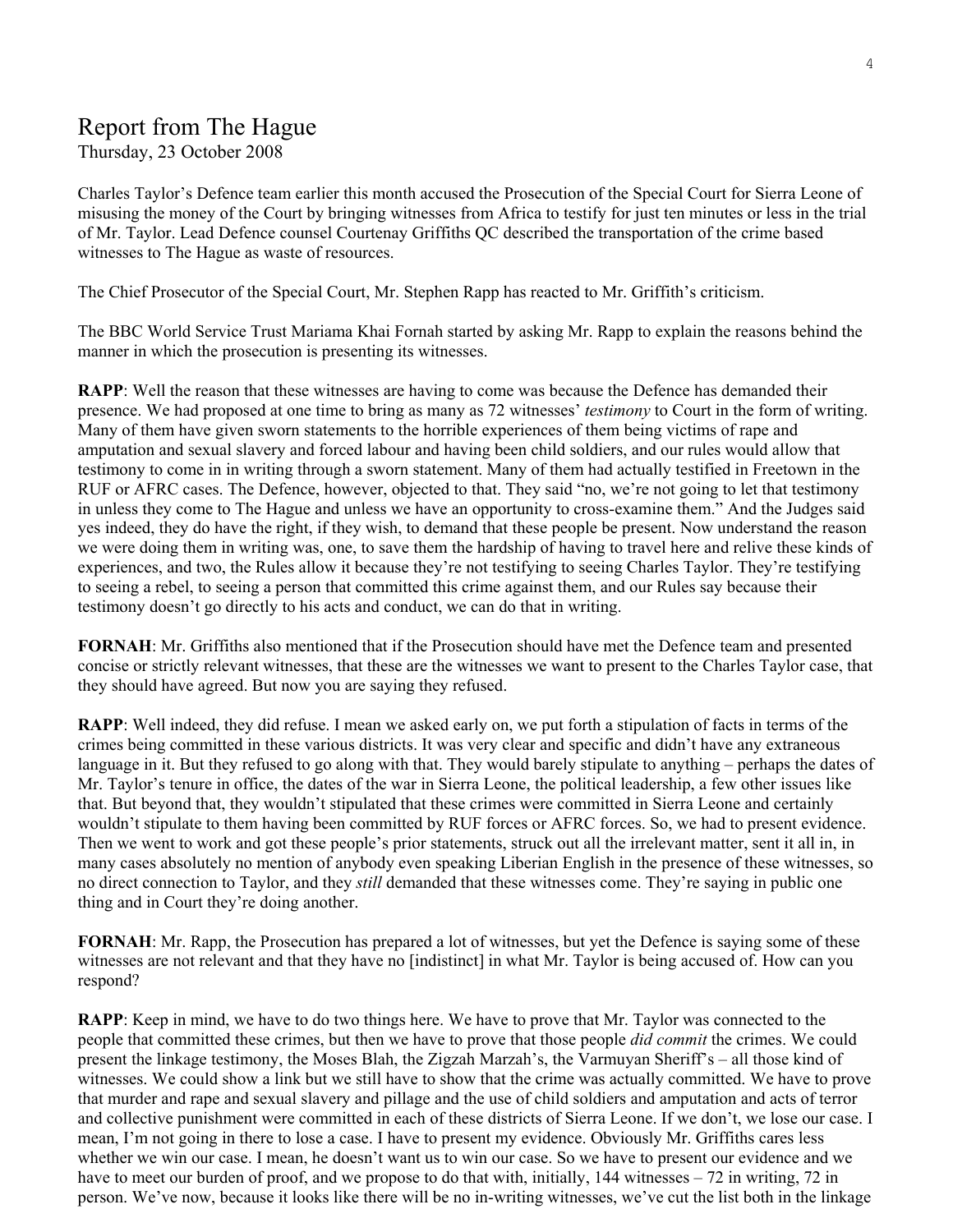and in the crime base end to the bare minimum that we think that we reasonably need here, and that's going to be about 96 live.

**FORNAH**: Let me just come in here. The Defence team for Mr. Taylor has said that this is not a TRC commission. The case of Mr. Taylor is a criminal case and you are saying you want the people to come and testify so you prove your case.

**RAPP**: Well, we have to prove that these crimes took place. We of course allege that these crimes have occurred in places like Freetown, the Western Area, in Kono, in Kenema, in other districts of Sierra Leone. And we specifically alleged that. And if we fail to prove that that crime occurred in that place, the Defence, when they file this "no case" motion which they're promising to file as soon as we conclude our evidence, would be able to go in there and say "the crime of rape in Kono, that needs to be stricken" – and they'd succeed because we wouldn't have proved the evidence. We don't have to bring in 15 people to prove that rape happened in Kono. We have to bring in one good witness, but we've got to do it in each district. And then of course we've got to be aware of the fact that the Defence will cross-examine these people, and sometimes that does require some corroboration because we have to be on the safe side. It's a tough burden that the Prosecution have to meet, beyond a reasonable doubt. And many people's recollection of these events, because of the trauma they experience, may not be perfect. So we have to make sure that we've proven this case. And that's what we're doing – we're meeting our obligation. The commitment, the mandate that I was given and those of us that work in the Office of the Prosecutor were all given, to make sure that the truth of this victimisation, of these horrendous crimes, is presented and the truth of the connection between these crimes and Mr. Taylor is also presented.

**FORNAH**: As far as (indistinct) you, the Prosecution side, all of your witnesses are relevant.

**RAPP**: Yes, absolutely. If we've charged Charles Taylor with rape in Kono, we have to prove that the rebels raped a person in Kono, and then we have to prove that Taylor had some control or he aided and assisted those rebels knowing that they were committing rapes and that the kind of assistance that he was giving was causing those kind of atrocities to be continued in Sierra Leone.

**FORNAH:** With all those witnesses you are coming with in the Court, the Defence is still grumbling that it's a waste of resources because most of the witnesses are just spending ten minutes in Court to testify. How can you respond to this?

**RAPP**: That's because the Defence demanded that they be here. We've tried to cut down the amount of time that they're going to have to be on the stand. Some of the crime base witnesses we're bringing in – and we think it's fair that they be allowed to tell their story and actually repeat their story on direct examination. In other situations they've given their full testimony previously in trial. They described it very clearly. We can present that evidence to the Judges in writing. But we can't do that unless the witness is physically present because the Defence is demanding. Then it's up to the Defence to cross-examine. If the Defence, having demanded that this person come, then don't even ask any questions, if they've only got ten minutes of questions, that's an outrage. They shouldn't have demanded that they come. They are the ones that demanded that these people be here. We were ready to put them in in writing. These people have given sworn statements, they've given prior testimony in many cases. That should have been sufficient.

That was the chief Prosecutor of the Special Court for Sierra Leone, Mr Steven Rapp.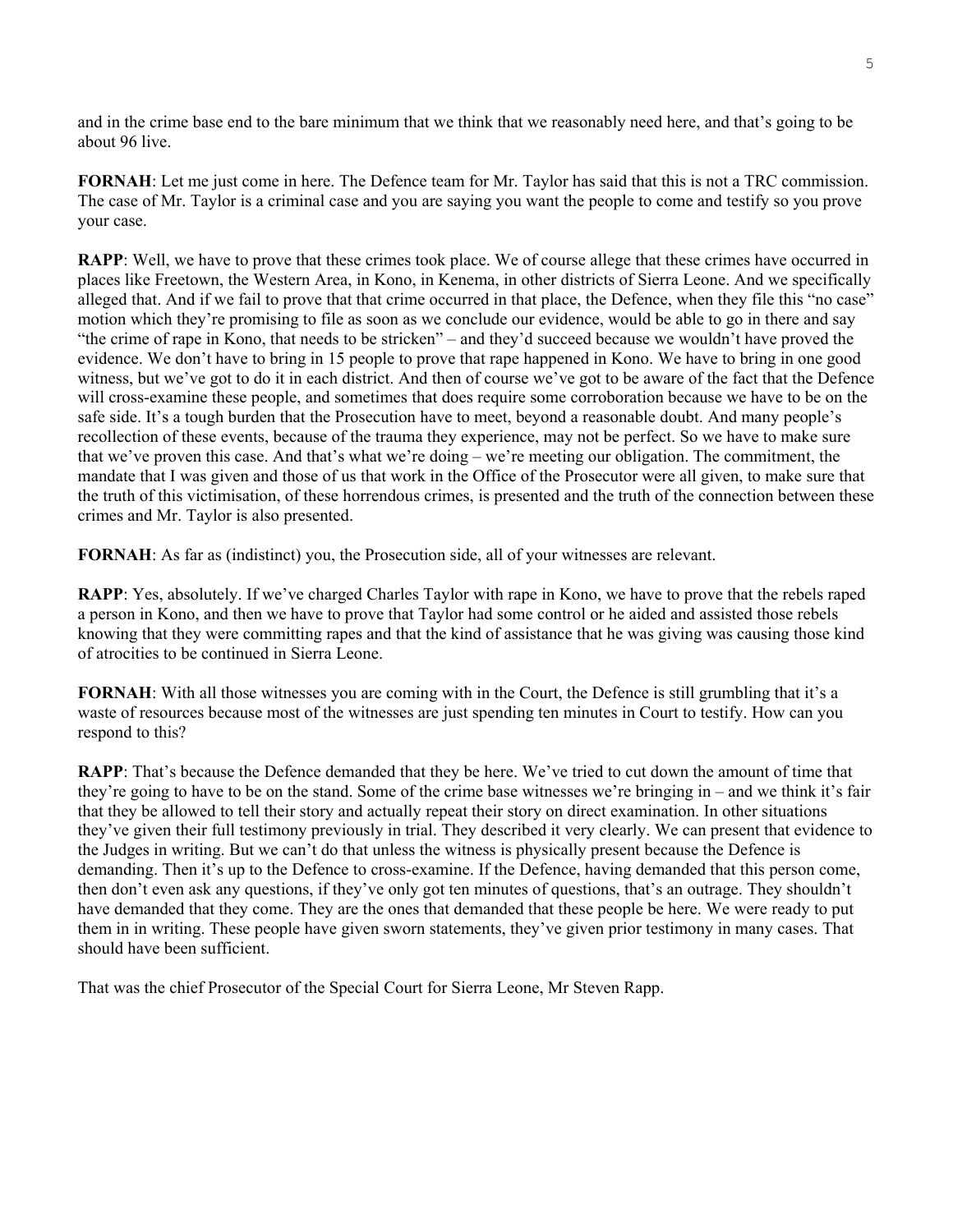## Star Radio (Liberia) Tuesday, 21 October 2008

#### **Taylor's trial: Prosecution, defense argument delays session**

Written by Wellington Geevon Smith

The trial of detained former President Charles Taylor was on Tuesday delayed for more than one hour in The Hague.

The delay was caused by an argument, which erupted between the prosecution and defense lawyers over a motion filed by the prosecution.

The prosecution called for the protection of Witness TF1-67th in court against being seen by the public.

The witness according to a July 5, 2004 decision of Trial Chamber One in Freetown, witness TF1-158 was entitled to protective measures such as voice and facial distortions.

The Defence Team of Mr. Taylor objected to the prosecution motion to maintain the protective measures.

The defence stated in its objection that the protective measures of July 5, 2004, were necessary at the time because the witness was a child.

Defence lawyer Terry Munyard told the court the protective measures were no longer applicable to this witness because the witness has reached 21 years of age.

The court recessed for five minutes to allow the parties reach a solution, after which it resumed session.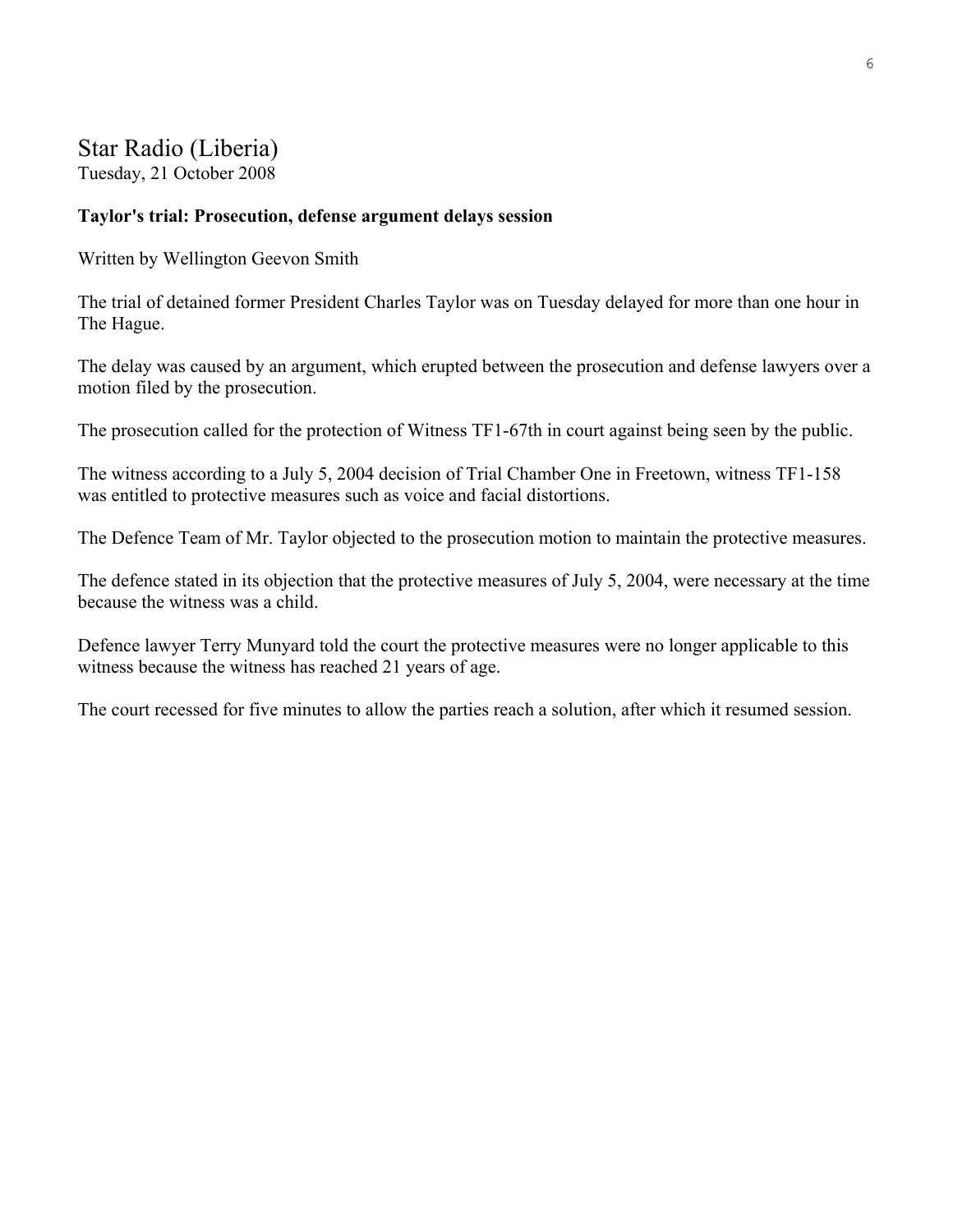

United Nations Mission in Liberia (UNMIL)

### **UNMIL Public Information Office Complete Media Summaries 22 October 2008**

*[The media summaries and press clips do not necessarily represent the views of UNMIL.]*

#### **Newspaper Summary**

#### **President Sirleaf Celebrates 1000 Days in office amidst mixed public sentiments**  (The Inquirer, The Analyst, Daily Observer, New Vision)

- It has been exactly 1000 days since Liberian President Ellen Johnson Sirleaf took the oath of office. Four of the ten publications which appeared on the newsstand today -– The Inquirer, The Analyst, Daily Observer and New Vision - reflected mixed public sentiments about successes, failures and challenges of the government. Many people concurred that the Sirleaf administration has made a lot of progress in the last 1000 days. The highlights included progress toward overall debt relief under a Poverty Reduction Strategy; the conclusion of renegotiation of major concession agreements, particularly with Mittal Steel and the attraction of a large number of investors, with potential for major investments throughout the country in the mining, oil, agriculture and forestry sectors.
- The administration was also complimented for making progress with the commencement of the construction and rehabilitation of roads throughout the country. Supporters of the government think that these positive developments signaled a vote of confidence in Liberia, particularly the leadership of President Sirleaf.
- However, some critics, according to The Inquirer, New Vision, and The Analysts newspapers are of the opinion that the administration has done little to improve the livelihoods of ordinary Liberians as hardship remains pervasive. Despite the sacking of corruption public officials, other critics perceived the President as having been selective in her fight against corruption and urged tougher measures including prosecution of corrupt elements in her government. Others thought that tackling mass unemployment remains an outstanding issue confronting the government. President Sirleaf apparently agreed with this perception when she admitted few months ago that one of her government's weaknesses is the continuing level of unemployment in the country.

#### **Commissioner's Offices Burglarized in Nimba County**

(Daily Observer)

• [sic:] The newly constructed administrative headquarters of the Bain-Garr District near Zuluyee Town in Nimba County has in recent times suffered series of burglaries. The District Commissioner, Emma Konah reported two cases of burglaries in late September and early October with window glasses, plastic chairs, office desk and other items stolen.

#### **Bad Roads Cut off Maryland**

(Daily Observer)

• Bad road conditions in Maryland County, described as "the worst in the country", have stalled development and hindered the movement of people in that part of the country.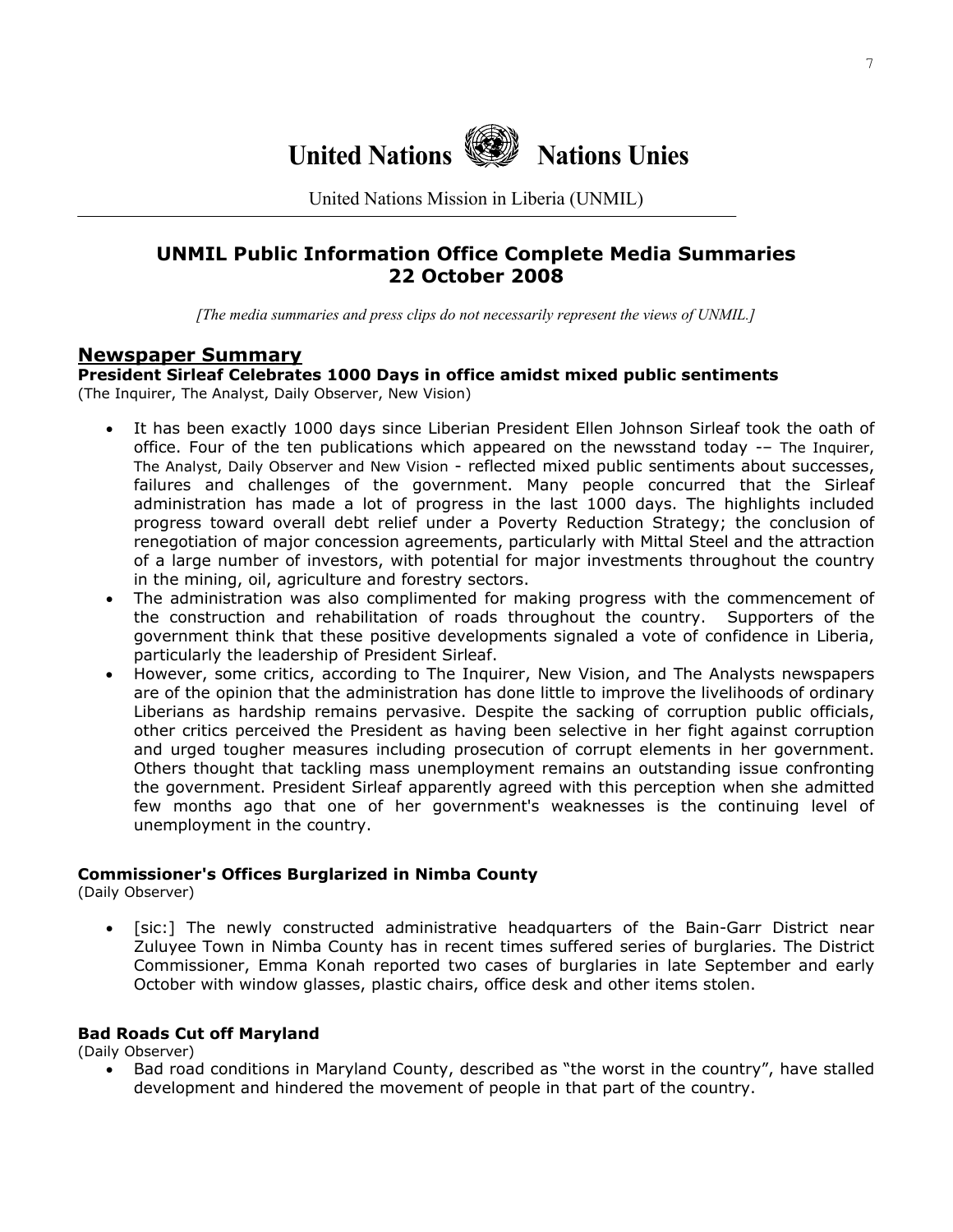# **Radio Summary**

### **Star Radio** *(News culled today from website at 9:00 pm)*

#### **TRC Begins Hearings on Reparation Today**

- The Truth and Reconciliation Commission of Liberia (TRC) in collaboration with partners and stakeholders today began a three-day public hearing on reparation.
- The commission says after two years of work it was necessary to review the practical realities of addressing the reparations needs of victims, witnesses, and perpetrators of the Liberian Civil war.
- According to a TRC release, the objective of the hearing is to know and understand the value, cost and consequence of providing reparations on the TRC process, and to generate public opinion.
- The TRC said it is conducting the hearing on reparation in partnership with the Harry Frank Guggenheim Foundation of the United States of America and is being held under the theme "Charting the Course of the TRC Reparations Agenda".

*(Also reported on Star Radio, Truth F.M. and ELBC)*

#### **Normal Work Briefly Stalled at Transport Ministry Tuesday**

- Normal work at the Transport Ministry was temporarily interrupted on Tuesday when some employees blocked the entrance of the building preventing people from entering it.
- The aggrieved employees were demanding benefits they claimed the Ministry owes them and the replacement of Deputy Transport Minister; Mohammed Sheriff who they accused of being responsible for the delay in receiving their allowances.
- The situation was later brought under control following an appeal from Minster Jackson Doe for the employees to return to work.

#### **Information Minister Threatens "Ineffective" Public Relation Officers with Dismissal**

- Information Minister Laurence Bropleh has threatened to dismiss Public Relations officers of Government that are not discharging their functions effectively.
- In an interview, Minister Bropleh said despite several trainings, some PR officers are yet to grasp their responsibility making it difficult for government policies and programmes to be disseminated to the public.
- He said there was a need for coherence in Government's communications strategy and to avoid conflicting information coming from government institutions.

### **Star Radio** *(News monitored today at 9:00 am)*

#### **Strike Action Hits International NGO**

- Workers of the International Medical Corps (IMC) have embarked on a strike action simultaneously in Monrovia and Lofa County in demand of benefits.
- In separate interviews, the IMC workers said since they started working with the organization over four years ago and management has failed to meet their needs.
- The workers named medical, transportation, housing and severance benefits as some of their needs that are not being met by the IMC management.
- The workers' spokespersons, Stephen Zor and Darr Gbainmo accused their management of ignoring their plights vowing that the strike action would continue until their demands are met.
- However, the Finance Manager of IMC, Briggs Kallon said the organization's Country Director, Dr. Sham Alam was not prepared to talk to journalists.

#### **Resolution Awaits President Sirleaf in Washington D.C.**

- Liberians in the United States have prepared a two-count resolution to be presented to President Ellen Johnson Sirleaf in Washington D.C.
- The resolution seeks to address the compounding problem of American children born onto Liberian mothers currently stranded in the U.S. and the Liberian Refugee Fairness Act seeking permanent residency for Liberian refugees in America.
- The resolution calls on President Sirleaf to prevail on President Bush to provide protection for